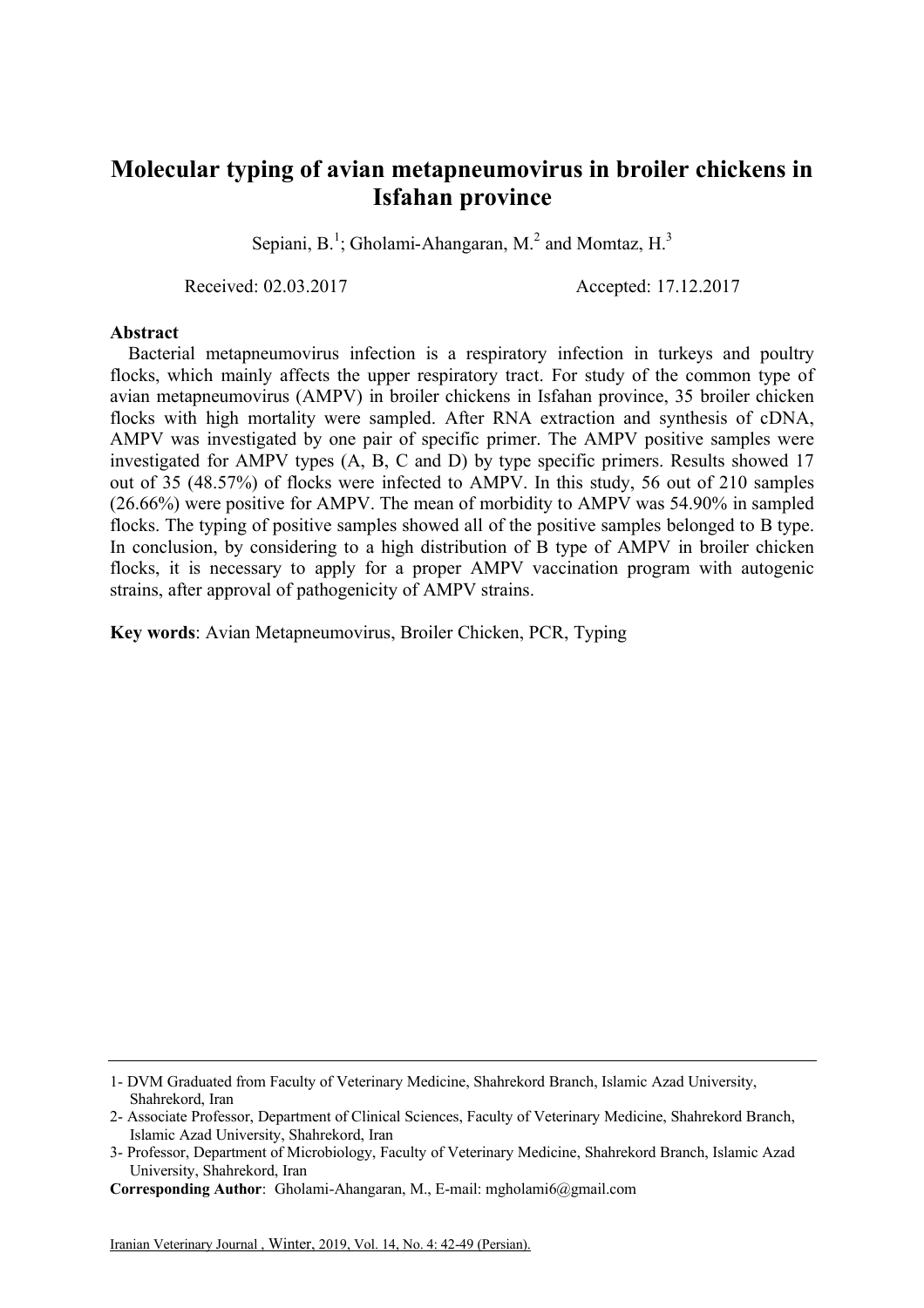## **Refrencses**

- Allymehr, M.; Tabatabaei, M. and Mamaghani, A. (2006). Seroprevalence study of avian pneumovirus infection in breeder chickens. Journal of Veterinary Medicine Research, 61(2): 129-133 (In Persian).
- Arab, M.; Gholami-Ahangaran, M. and Jafarian-Dehkordi, M. (2017). The molecular study of co- incidence of Avian Influenza (H9N2 subtype) and Metapneumovirus in Broiler Chickens with Respiratory Syndrom in Isfahan Province. Iranian Journal of Veterinary Clinical Sciences, 10(2): 3-11 (In Persian).
- Banet-Noach, C.; Simanov, L. and Perk, S. (2005). Characterization of Israeli avian metapneumovirus strains in turkeys and chickens. Avian Pathology, 34(3): 220-226.
- Bäyon-Auboyer, M.H. (2001). Comparison of F-, G-and N-based RT-PCR protocols with conventional virological procedures for the detection and typing of turkey rhinotracheitis virus. Archive of Virology, 144(6):1091-1109.
- Catelli, E.; Cecchinato, M.; Cassandro, M.; Delogu, M.; De Matteo, P.; Franciosi, C. et al. (2004). Avian Pneumovirus infection in turkey and broiler farms in Italy: a virological, molecular and serological field survey. Italian Journal of Animal Science, 3(3): 287-292.
- Chacón, J.L.; Brandão, P.E.; Buim, M.; Villarreal, L. and Piantino, Ferreira, A.J. (2007). Detection by reverse transcriptase-polymerase chain reaction and molecular characterization of subtype B avian metapneumovirus isolated in Brazil. Avian Pathology, 36(5):383-387.
- Cook, J.K.A. and Cavanagh, D. (2002). Detection and differentiation of avian pneumoviruses (metapneumoviruses). Avian Pathology, 31(2):117-132.
- Cook, J.K.A. (2000). Avian Pneumovirus Infections of Turkeys and Chickens. The Veterinary Journal, 160(2): 118-125.
- Cook, J.K.A.; Ellis, M.M. and Huggins, M.B. (1991). The pathogenesis of turkey rhinotracheitis virus in turkey poults inoculated with the virus alone or together with two strains of bacteria. Avian Pathology, 20(1):155- 166.
- Gharaibeh, S.M. and Algharaibeh, G.R. (2007). Serological and Molecular Detection of Avian Pneumovirus in Chickens with Respiratory Disease in Jordan. Poultry Science, 86(8): 1677-1681.
- Gharaibeh, S. and Shamoun, M. (2011). Avian Metapneumovirus Subtype B Experimental Infection and Tissue Distribution in Chickens, Sparrows and Pigeons. Veterinary Pathology, 49 (4): 704-709.
- Gholami-Ahangaran, M.; Shoushtari, A.H.; Bahmani-nejad, N.M.A. and Nikkhah-Ghamsari, M. (2011). Seroprevalence of avian metapneumovirus and influenza (H9N2 subtype) infection in broiler chickens with respiratory syndrome in Isfahan province. Veterinary Journal of Islamic Azad University, 5(3):15-21.
- Graaf, M.; Osterhaus, A.D.; Fouchier, R.A. and Holmes, E.C. (2008). Evolutionary dynamics of human and avian metapneumoviruses. Journal of General Virology, 89: 2933-2942.
- Hafez, H.M.; Hess, M.; Prusas, C.; Naylor, C.J. and Cavanagh, D. (2000). Presence of avian pneumovirus type A in continental Europe during the 1980s. Journal of Veterinary Medicine series B, 47(8): 629-633.
- Homayounfar, N.; Soushtari, A.; Charkhkar, S. and Bozorgmehrifard, M.H. (2013). Detection of avian Metapneumovirus infection in fowls of west and east of Azarbijan. Journal of Comparative pathobiology, 10(2): 965-970 (In Persian).
- Jones, R.C. (1996). Avian pneumovirus infection: questions still unanswered. Avian Pathology, 25(4): 639-648.
- Jones, R.C. and Rautenschlein, S. Avian Metapneumovirus. In: Swayne, D.E.; Glisson, J.R.; McDougald, R.; Nolan, L.K.; Suarez, D.L. and Nair, V.L. (2013). Disease of Poultry. 13th ed. Massachusetts, W.B. Saunders, Pp: 121-139.
- Mase, M.; Yamaguchi, S.; Tsukamoto, K.; Imada, T.; Imai, K. and Nakamura, K. (2003). Presence of Avian Pneumovirus Subtypes A and B in Japan. Avian Diseases, 47(2): 481-484.
- Naylor, C.; Shaw, K.; Britton, P. and Cavanagh, D. (1997). Appearance of type B avian Pneumovirus in great Britain. Avian Pathology, 26(2): 327-338.